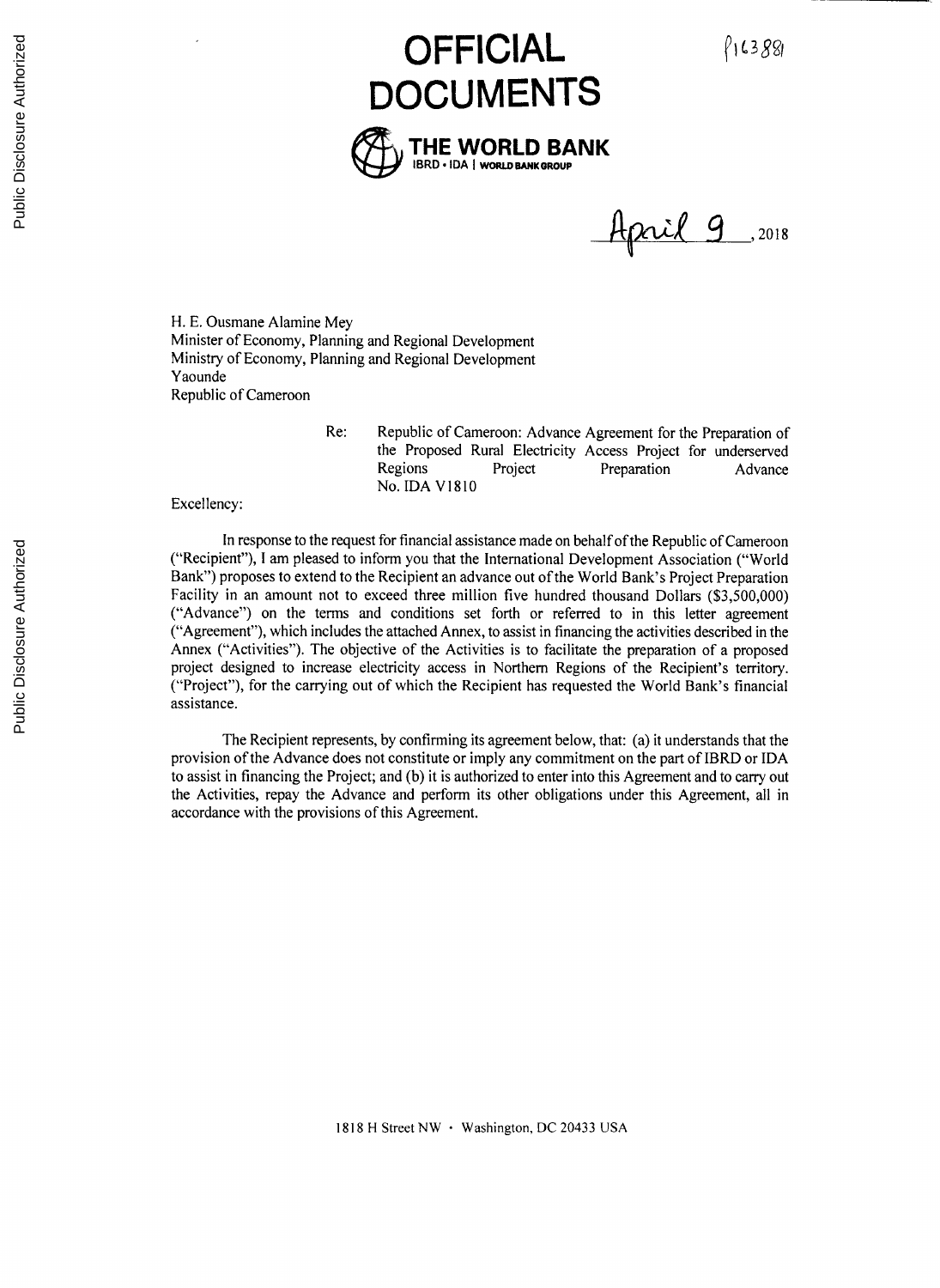Please confirm the Recipient's agreement to the foregoing **by** having an authorized official of the Recipient sign and date the enclosed copy of this Agreement, and returning it to the World Bank. Upon receipt **by** the World Bank of this countersigned copy, this Agreement shall become shall be deemed withdrawn if the World Bank has not received this countersigned copy within ninety **(90)** days after the date of signature of this Agreement **by** the World Bank, unless the World Bank has established a later date for such purpose.



Enclosures:

**(1)** "Standard Conditions for Advances Made **by** the World Bank under its Project Preparation Facility", dated July *31,* **2010.**

(2) "Disbursement Letter for the Advance of the same date as this Agreement, together with Disbursement Guidelines for Investment Project Financing", dated February **2017.**

*(3)* "Guidelines on Preventing and Combating Fraud and Corruption in Projects Financed **by** IBRD Loans and **IDA** Credits and Grants", dated October *15,* **2006** and revised in January 2011 and as of July **1, 2016.**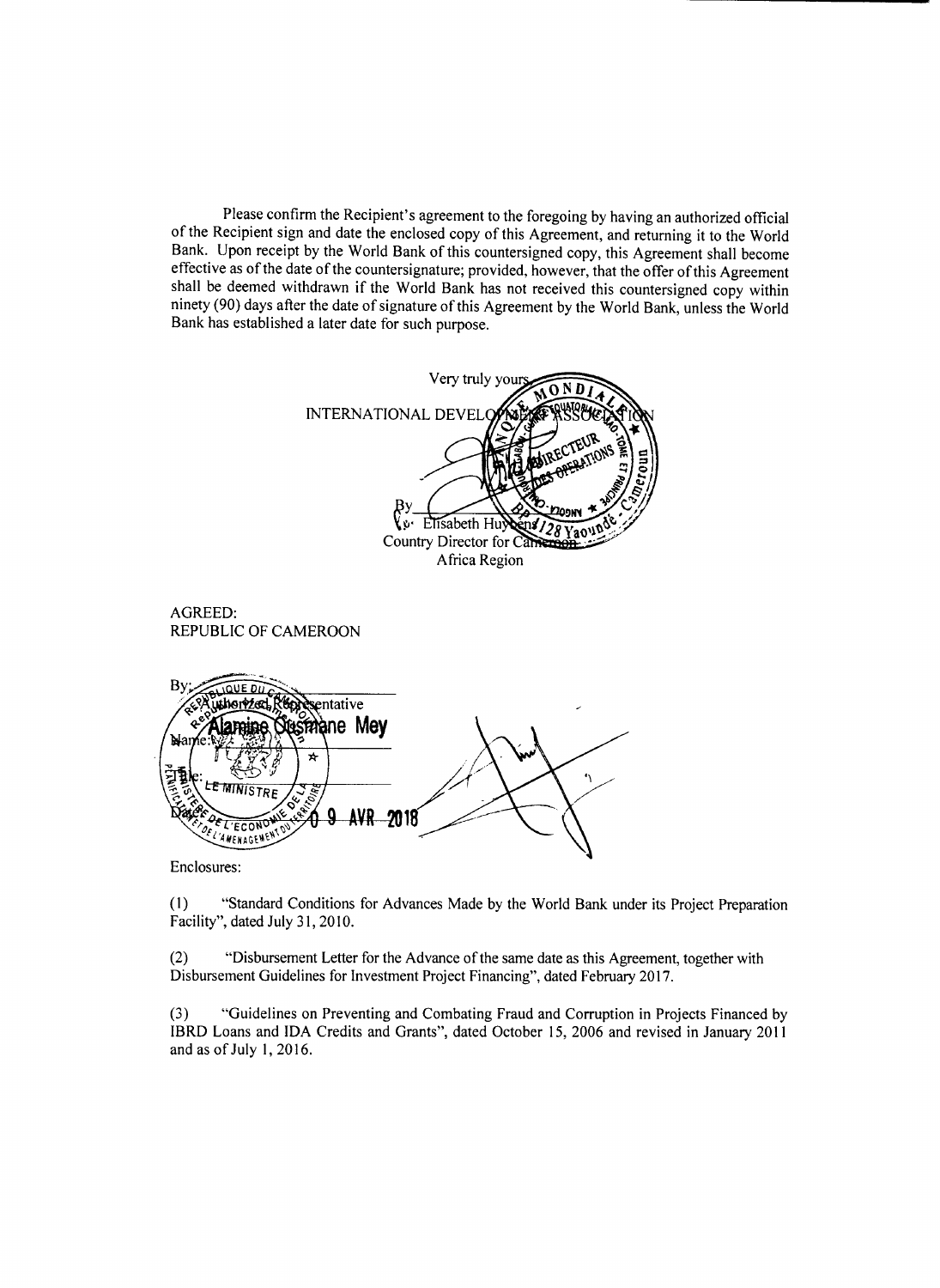## **PPA** No. **IDA V1810 ANNEX**

## **Article I Standard Conditions; Definitions**

*1.01. Standard Conditions.* The "Standard Conditions for Advances Made **by** the World Bank under its Project Preparation Facility" dated July *31,* **2010** ("Standard Conditions"), constitute an integral part of this Agreement.

1.02. *Definitions.* Unless the context requires otherwise, the capitalized terms used in this Agreement have the meanings ascribed to them in the Standard Conditions or in this Agreement, and the following additional terms shall have the following meanings:

- (a) "Bank's Safeguards Policies and Procedures" means the operational policies and procedures of the Bank (as the same may be amended from time to time **by** the Bank) set forth in the Bank's Operational Manual and identified as Environmental Assessment (OP/BP 4.01), Natural Habitats (OP/BP 4.04), Forests (OP/BP 4.36), Pest Management (OP/BP 4.09), Indigenous Peoples (OP/BP 4.10), Physical Cultural Resources (OP/BP **4.11),** Involuntary Resettlement (OP/BP 4.12), Forestry (OP/BP 4.36) and Safety of Dams (OP/BP 4.37), as said manual is published under www.worldbank.org.
- **(b)** "Implementation Unit" means the Recipent's unit established for the implementation of the Recipient's Electricity Transmission and Reform Project described in the Loan Agreement, dated June **7, 2017,** between the Recipient and the International Bank for reconstruction and Development, providing for a loan in support of such project (Loan No. **8658-CM).**
- **(c)** "Operating Costs" means the incremental expenses incurred on account of the Activities' implementation, management and monitoring, consisting of the cost of operation and maintenance of offices, vehicles and office equipment, water and electricity utilities charges, telephone charges, bank charges, travel and *per diem,* and salaries of contractual staff, but excluding the salaries of officials and public servants of the Recipient's civil service.
- **(d)** "PPSD" means Project Procurement Strategy for Development.
- (e) "Rural Electrification Agency" means the Recipient's entity in charge of Rural Electrification development or any successor thereto.

## **Article II Execution of the Activities**

2.01. *Description of the Activities.* The Activities for which the Advance is provided consist of the following parts:

(a) Carrying out: (i) a feasibility study, safeguards studies and bidding documents for the grid and mini-grid activities; (ii) a study to set up a revolving fund to help finance household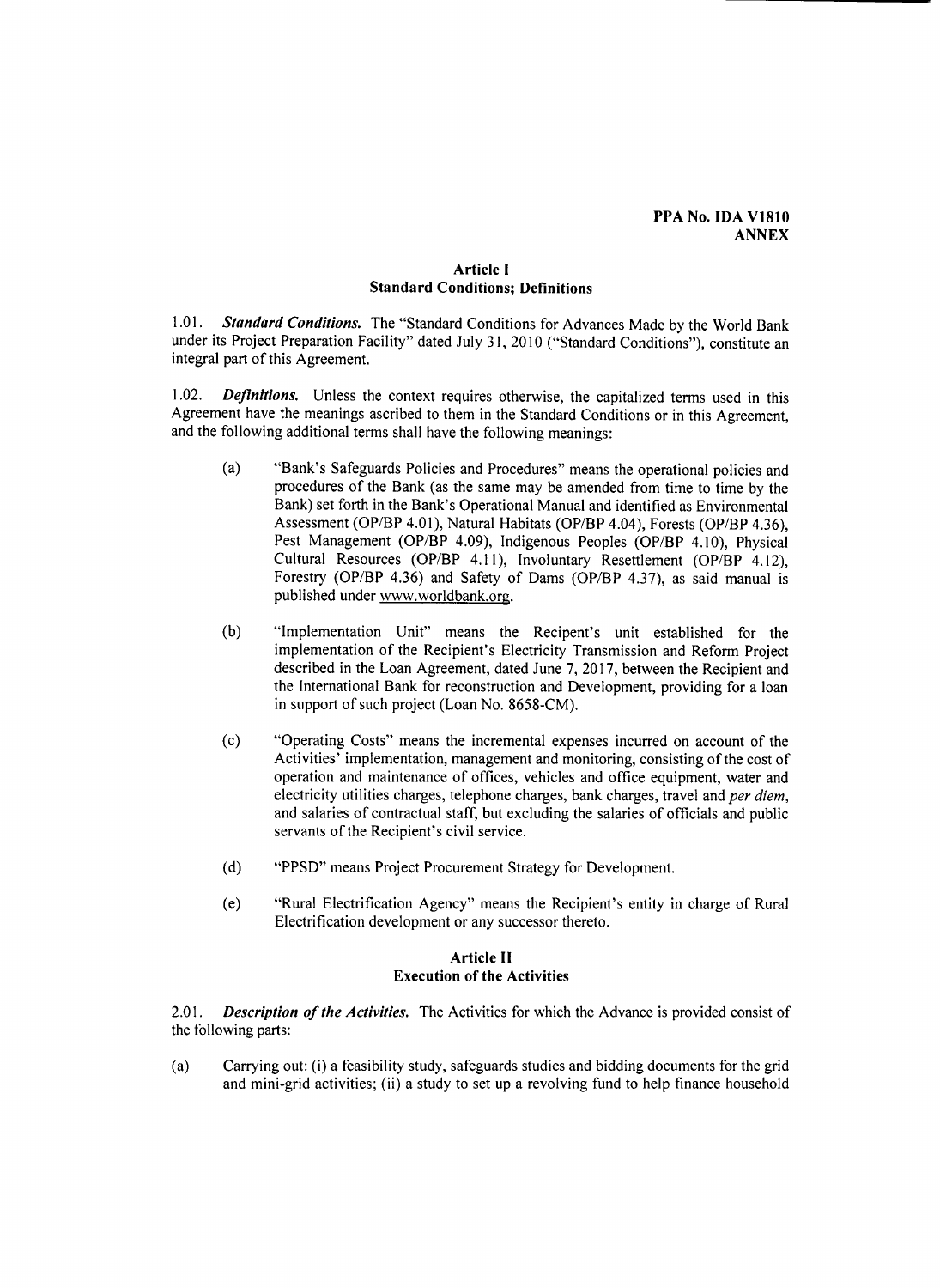connection costs; (iii) a study to design and implement the institutional development of the Rural Electrification Agency; and (iv) studies to design the gender, youth, and citizen engagement activities.

- **(b)** Preparing a comprehensive Project Procurement Strategy for Development (PPSD).
- (c) Supporting the establishment of the necessary enabling environment for Project implementation, including: (i) preparation of Project manuals; (ii) provision of Operating Costs for the purpose of Project preparation; (i
- **(d)** Recruiting fiduciary specialists (procurement and financial management) and safeguards specialists for the purpose of Project implementation.

2.02. **Execution of the Activities Generally.** The Recipient declares its commitment to the objectives of the Activities. To this end, the Recipient shall carry out the Activities through the Implementing Unit in accordance with the provisions of: (a) Article II of the Standard Conditions: (b) this Article II; and (c) the "Guidelines on Preventing and Combating Fraud and Corruption in Projects Financed by IBRD Loans and IDA Credits and Grants", dated October 15, 2006 and revised in January 2011 and as of July **1, 2016.**

*2.03.* **Institutional and Other Arrangements.** Without limitation upon the provisions of Section 2.02 above:

(a) The Recipient shall, throughout the Refinancing Date, maintain the Implementation Unit with structure, functions and resources acceptable to the World Bank and with competent staff in adequate numbers with qualifications and experience satisfactory to the World Bank to be responsible for the overall implementation of the Activities, including financial management and procurement.

**(b)** The Recipient shall ensure that the terms of reference for any technical assistance provided under the Project, for any studies to be carried out, shall be satisfactory to the Bank, and to that end, such terms of reference shall require that the advice conveyed through such technical assistance be consistent with the requirements of the Bank's Safeguards Policies and Procedures.

2.04. **Monitoring, Reporting and Evaluation of the Activities.** The Recipient shall monitor and evaluate the progress of the Activities in accordance with the provisions of Section **2.08** of the Standard Conditions.

**2.05. Financial Management.** *(a)* The Recipient shall ensure that a financial management system is maintained in accordance with the provisions of Section **2.09** of the Standard Conditions.

**(b)** The Recipient shall ensure that interim un-audited financial reports for the Activities are prepared and furnished to the World Bank not later than forty-five (45) days after the end of each calendar quarter, covering the quarter, in form and substance satisfactory to the World Bank.

**(c)** The Recipient shall have its Financial Statements audited in accordance with the provisions of Sections **2.09 (b)** of the Standard Conditions.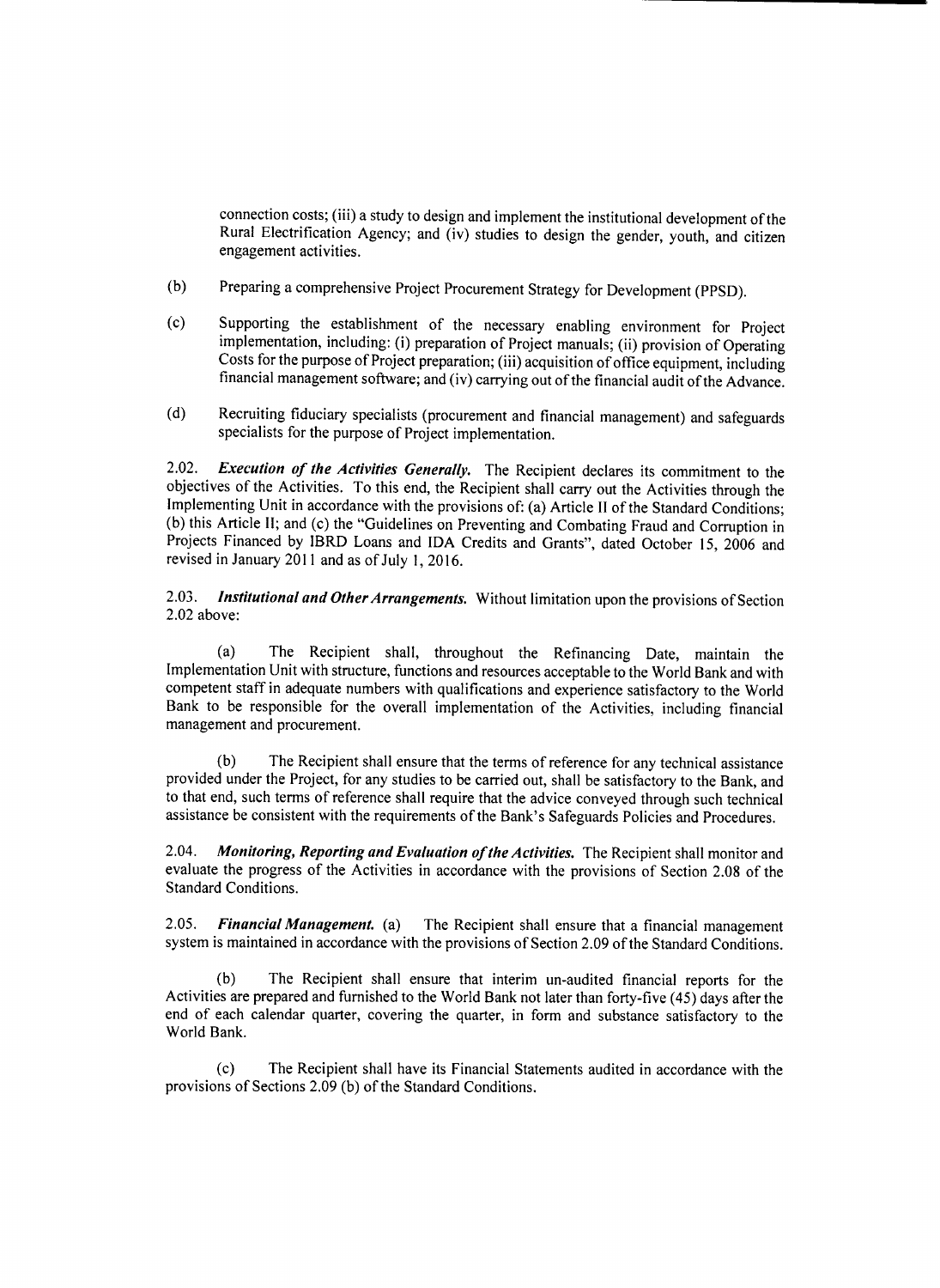(i) **If,** on or before the Refinancing Date, a Refinancing Agreement has been executed **by** all of its parties, the Recipient shall have the Financial Statements included in the first audit of financial statements required under the Refinancing Agreement.

If, by the Refinancing Date, no Refinancing Agreement has been executed **by** all of its parties, such audit of the Financial Statements shall cover the period of the Advance, commencing with the fiscal year in which the first withdrawal under the Advance was made. The audited Financial Statements for such period shall be furnished to the World Bank not later than six **(6)** months after the end of the Recipient's fiscal year in which the Refinancing Date occurs.

(iii) Notwithstanding the provisions of paragraphs (i) and (ii) of this Section, the World Bank may request an audit of the Financial Statements prior to the Refinancing Date. covering such period as is indicated in its request. The audited Financial Statements for such period shall be furnished to the World Bank not later than six **(6)** months after the end of such period.

## *2.06. Procurement*

**All** goods, non-consulting services and consulting services required for the Activities and to be financed out of the proceeds of the Advance shall be procured in accordance with the requirements set forth or referred to in the "World Bank Procurement Regulations for Borrowers under Investment Project Financing" dated July **1, 2016** ("Procurement Regulations") and the provisions of the Recipient's procurement plan for the Activities dated **02/28/2018** ("Procurement Plan") provided for under Section IV of the Procurement Regulations, as the same may be updated from time to time in agreement with the World Bank.

## **Article III Withdrawal of the Advance**

**3.01.** *Eligible Expenditures.* **The Recipient** may withdraw the proceeds of the Advance in accordance with the provisions of: (a) Article **III** of the Standard Conditions; **(b)** this Section; and (c) such additional instructions as the World Bank may specify **by** notice to the Recipient (including the "World Bank Disbursement Guidelines for Projects" dated May **2006,** as revised from time to time **by** the World Bank and as made applicable to this Agreement pursuant to such instructions), to finance Eligible Expenditures as set forth in the following table. The table specifies each category of Eligible Expenditures that may be financed out of the proceeds of the Advance ("Category"), the amount of the Advance allocated to each Category, and the percentage of expenditures to be financed for Eligible Expenditures in each Category:

| Category                                                                                                    | <b>Amount of the Advance</b><br><b>Allocated</b><br>(expressed in Dollars) | Percentage of<br><b>Expenditures to be</b><br><b>Financed</b><br>(inclusive of Taxes) |
|-------------------------------------------------------------------------------------------------------------|----------------------------------------------------------------------------|---------------------------------------------------------------------------------------|
| (1) Goods, non-consulting<br>services, consulting<br>services, and Operating<br>Costs under the Activities. | 3,500,000                                                                  | 100%                                                                                  |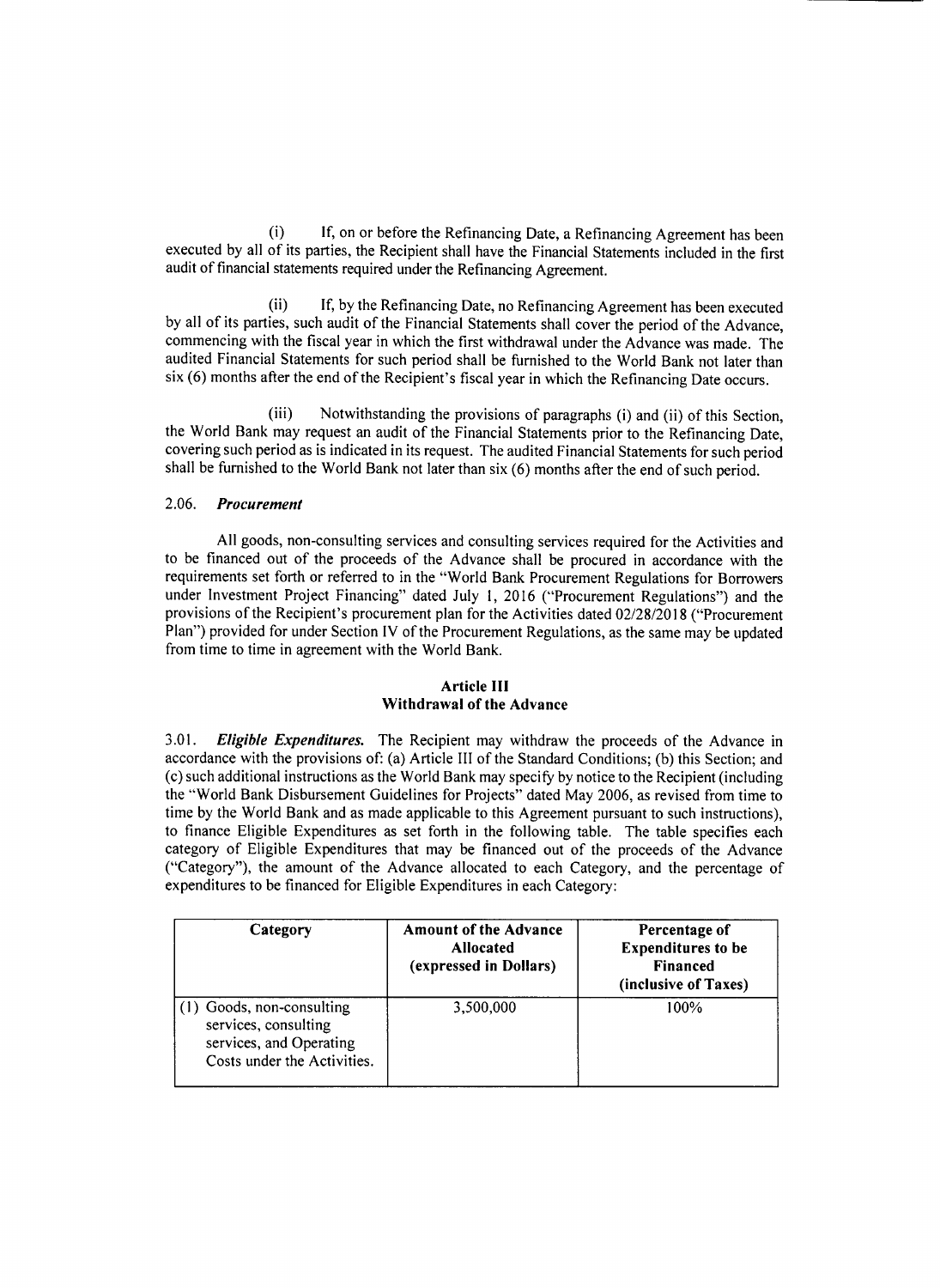| <b>TOTAL AMOUNT</b> | 3,500,000 |  |
|---------------------|-----------|--|
|                     |           |  |

3.02. *Withdrawal Conditions.* Notwithstanding the provisions of Section **3.01** of this Agreement, no withdrawal shall be made for payments made prior to the date of countersignature of this Agreement **by** the Recipient.

**3.03.** *Refinancing Date.* The Refinancing Date is September **30, 2019.**

## **Article IV Terms of the Advance**

4.01. **Service Charge.** The Recipient shall pay a service charge on the Withdrawn Advance Balance at the rate of three-fourths of one percent (3/4 of **1%)** per annum. The service charge shall accrue from the respective dates on which amounts of the Advance are withdrawn and shall be paid in arrears in accordance with the provisions of Section 4.02 of this Agreement. Service charges shall be computed on the basis of a 360-day year of twelve 30-day months.

4.02. *Repayment.* The Withdrawn Advance Balance shall be repaid **by** the Recipient to the World Bank (together with any service charges accrued thereon) in accordance with the provisions of Article IV of the Standard Conditions and the following provisions:

Refinancing under the Refinancing Agreement: If, on or before the Refinancing Date, a Refinancing Agreement has been executed **by** all of its parties, then the full amount of the Withdrawn Advance Balance shall be repaid to the World Bank (together with any service charges accrued on the Advance to the date of repayment) as soon as the Refinancing Agreement becomes effective, **by** means of a withdrawal **by** the World Bank of an amount of the Refinancing Proceeds equivalent to the Withdrawn Advance Balance plus such service charges, in accordance with the provisions of the Refinancing Agreement.

**(b)** *Repayment in the absence of a Refinancing Agreement:* **If,** on or before the Refinancing Date, no Refinancing Agreement has been executed **by** all of its parties, or if, **by** such date or at any time thereafter, it has been so executed but terminates without becoming effective, then:

- (i) if the amount of the Withdrawn Advance Balance does not exceed **\$50,000,** it shall be repaid **by** the Recipient to the World Bank (together with service charges accrued on the Withdrawn Advance Balance to the date of repayment) on such date as the World Bank shall specify in a notice to the Recipient, which shall in no event be earlier than **60** days following the date of dispatch of such notice; and
- (ii) if the amount of the Withdrawn Advance Balance exceeds **\$50,000,** it (together with service charges accrued on the Withdrawn Advance Balance to the Notice Date) (the "Aggregate Balance") shall be paid **by** the Recipient to the World Bank in ten approximately equal semiannual installments, in the amounts and on the dates ("Payment Dates") which the World Bank shall specify in a notice to the Recipient. In no event shall the first Payment Date be set earlier than **60** days following the date ("Notice Date") of dispatch of such notice. The Recipient shall pay a service charge on the Aggregate Balance at the rate of three-fourths of one